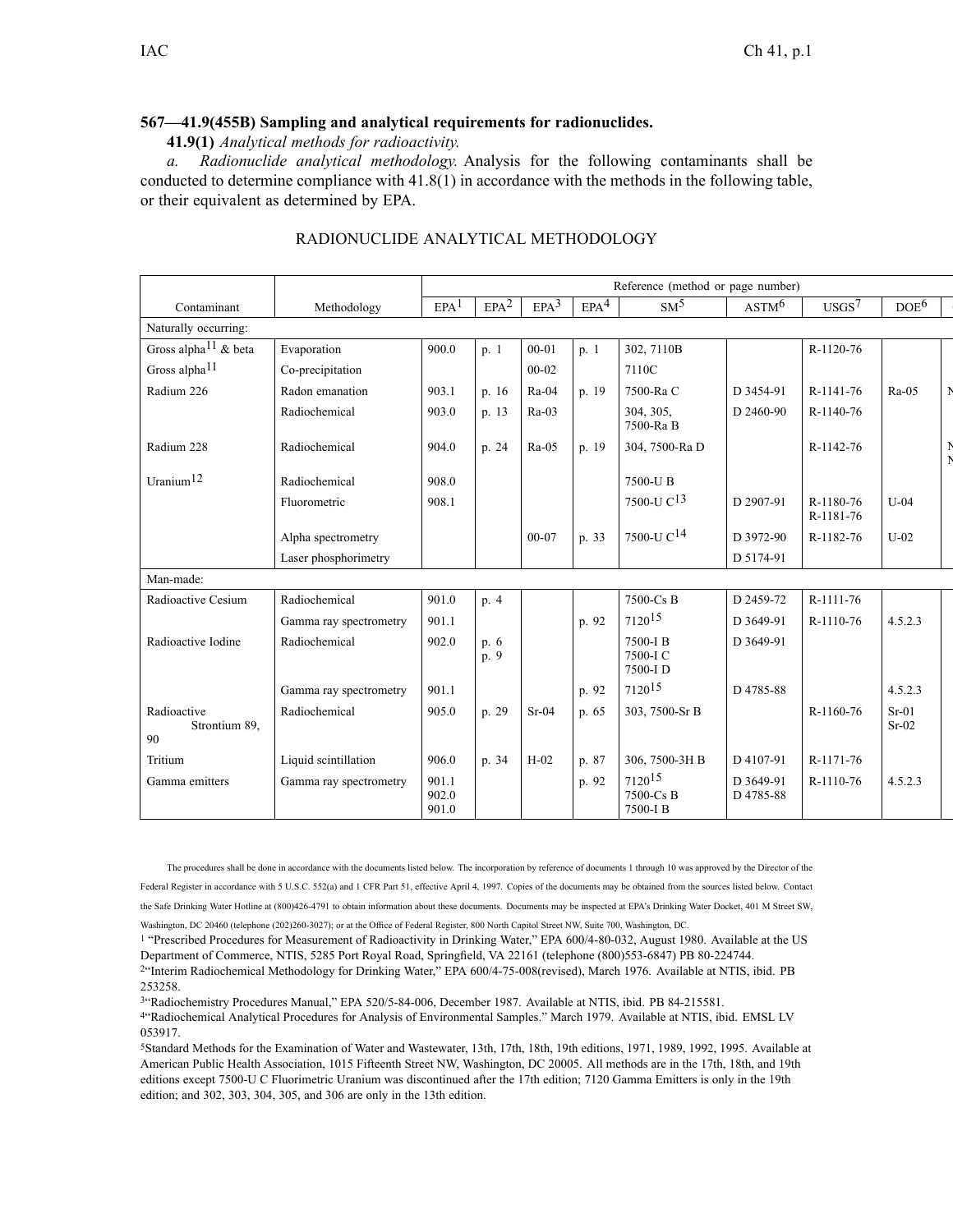<sup>6</sup> Annual Book of ASTM Standards, Vol. 11.02, 1994. Available at American Society for Testing and Materials, 100 Barr Harbor Drive, West Conshohocken, PA 19428.

7 "Methods for Determination of Radioactive Substances in Water and Fluvial Sediments," Chapter A5 in Book 5 of Techniques of Water-Resources Investigations of the United States Geological Survey, 1977. Available at US Geological Survey (USGS) Information Services, Box 25286, Federal Center, Denver, CO 80225-0425.

8 "EML Procedures Manual," 27th edition, Volume 1, 1990. Available at the Environmental Measurements Laboratory, US Department of Energy (DOE), 376 Hudson Street, New York, NY 10014-3621.

9 "Determination of Ra-226 and Ra-228 (Ra-02)," January 1980, revised June 1982. Available at Radiological Sciences Institute Center for Laboratories and Research, New York State Department of Health, Empire State Plaza, Albany, NY 12201.

10 "Determination of Ra-228 in Drinking Water," August 1980. Available at State of New Jersey, Department of Environmental Protection, Division of Environmental Quality, Bureau of Radiation and Inorganic Analytical Services, 9 Ewing Street, Trenton, NJ 08625.

<sup>11</sup> Natural uranium and thorium-230 are approved as gross alpha calibration standards for gross alpha with co-precipitation and evaporation methods; americium-241 is approved with co-precipitation methods.

<sup>12</sup> If uranium (U) is determined by mass, a 0.67 pCi/ug of uranium conversion factor must be used. This conversion factor is based on the 1:1 activity ratio of U-234 to U-238 that is characteristic of naturally occurring uranium.

<sup>13</sup> Standard Methods for the Examination of Water and Wastewater, 17th edition, APHA, 1989.

<sup>14</sup> Standard Methods for the Examination of Water and Wastewater, 18th or 19th edition, APHA, 1992, 1995.

<sup>15</sup> Standard Methods for the Examination of Water and Wastewater, 19th edition, APHA, 1995.

*b. Method references for other radionuclides.* When the identification and measurement of radionuclides other than those listed in 41.9(2) are required, the following references are to be used, excep<sup>t</sup> in cases where alternative methods have been approved in accordance with 41.12(455B).

(1) "Proceduresfor Radiochemical Analysis of Nuclear Reactor Aqueous Solutions," H. L. Krieger and S. Gold, EPA-R4-73-014, Environmental Protection Agency, Cincinnati, Ohio 45268 (May 1973).

(2) "HASL Procedure Manual," edited by John H. Harley. HASL 300, ERDA Health and Safety Laboratory, New York, NY (1973).

*c. Radionuclide detection limits.* For the purpose of monitoring radioactivity concentration in drinking water, the required sensitivity of the radioanalysis is defined in terms of <sup>a</sup> detection limit. The detection limit shall be that concentration which can be counted with <sup>a</sup> precision of plus or minus 100 percen<sup>t</sup> at the confidence level (1.960 sigma where sigma is the standard deviation of the net counting rate of the sample).

(1) To determine compliance with 41.8(1)*"a,"* the detection limit shall not exceed 1 pCi/L. To determine compliance with 41.8(1)*"b,"* the detection limit shall not exceed 3 pCi/L.

(2) To determine compliance with 41.8(2), the detection limits shall not exceed the concentrations listed in the table below.

TABLE — Detection Limits for Man-Made Beta Particle and Photon Emitters

RadionuclideDetection Limit Tritium 1,000 pCi/L Strontium-89 10 pCi/L Strontium-90 2 pCi/L Iodine-131 1 pCi/L Cesium-134 10 pCi/L Gross beta 4 pCi/L Other radionuclides 1/10 of the applicable limit

*d. Calculating compliance with radionuclide MCLs.* To determine compliance with the maximum contaminant levels listed in 41.8(1) and 41.8(2), averages of data shall be used and shall be rounded to the same number of significant figures as the maximum contaminant level for the substance in question.

**41.9(2)** *Monitoring frequency for radioactivity in community water systems.*

*a. Monitoring requirements for gross alpha particle activity, radium-226 and radium-228.*

(1) Initial monitoring requirement and period. Initial sampling to determine compliance with 41.8(1) shall begin by June 24, 1979, and the analysis shall be completed by June 24, 1980. Compliance shall be based on the analysis of an annual composite of four consecutive quarterly samples or the average of the analyses of four samples obtained at quarterly intervals.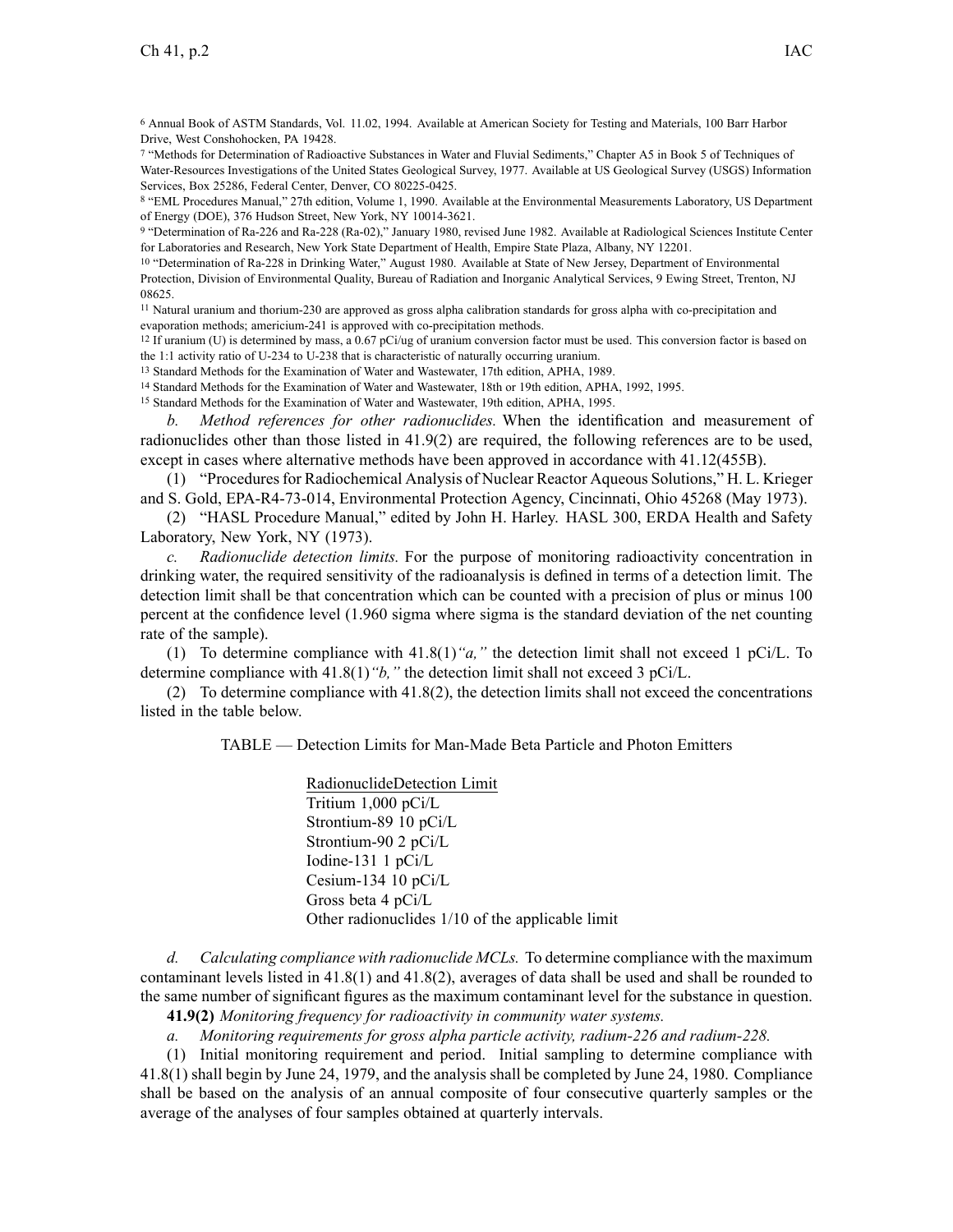A gross alpha particle activity measurement may be substituted for the required radium-226 and radium-228 analysis, provided that the measured gross alpha particle activity does not exceed 5 pCi/L at <sup>a</sup> confidence level of 95 percen<sup>t</sup> (1.65 sigma where sigma is the standard deviation of the net counting rate of the sample). In localities where radium-228 may be presen<sup>t</sup> in drinking water,radium-226 or radium-228 analyses are required when the gross alpha particle activity exceeds 2 pCi/L.

When the gross alpha particle activity exceeds 5 pCi/L, the same or an equivalent sample shall be analyzed for radium-226. If the concentration of radium-226 exceeds 3 pCi/L, the same or an equivalent sample shall be analyzed for radium-228.

(2) Data substitution for initial requirement. For the initial analysisrequired by 41.9(2)*"a"*(1), data acquired on or after June 24, 1976, may be substituted at the discretion of the department.

(3) Monitoring requirements. Suppliers of water shall monitor at least once every four years following the procedure required by 41.9(2)*"a"*(1). At the discretion of the department, when an annual record taken in conformance with 41.9(2)*"a"*(1) has established that the average annual concentration is less than half the maximum contaminant levels established by 41.8(1), analysis of <sup>a</sup> single sample may be substituted for the quarterly sampling procedure required by 41.9(2)*"a"*(1).

More frequent monitoring shall be conducted when requested by the department in the vicinity of mining or other operations which may contribute alpha particle radioactivity to either surface or groundwater sources of drinking water.

A supplier of water shall monitor in conformance with 41.9(2)*"a"*(1) within one year of the introduction of <sup>a</sup> new water source for <sup>a</sup> community water system. More frequent monitoring shall be conducted when requested by the department in the event of possible contamination or when changes in the distribution system or treatment processing occur which may increase the concentration of radioactivity in finished water.

A community water system using two or more sources having different concentrations of radioactivity shall monitor source water, in addition to water from <sup>a</sup> free-flowing tap, when requested by the department.

Monitoring for compliance with 41.8(1) after the initial period need not include radium-228 excep<sup>t</sup> when required by the department, provided that the average annual concentration of radium-228 has been assayed at least once using the quarterly sampling procedure required by 41.9(2)*"a"*(1).

Suppliers of water shall conduct annual monitoring of any community water system in which the radium-226 concentration exceeds 3 pCi/L, when requested by the department.

(4) Exceedance of the MCL. If the average annual maximum contaminant level for gross alpha particle activity or total radium as set forth in 41.8(1) is exceeded, the supplier of <sup>a</sup> community water system shall notify the public as required by  $567-42.1(455B)$ . Monitoring at quarterly intervals shall be continued until the annual average concentration no longer exceeds the maximum contaminant level or until <sup>a</sup> monitoring schedule as <sup>a</sup> condition of an operation permit or enforcement action shall become effective.

*b. Monitoring requirements for man-made radioactivity in community water systems.*

(1) Applicability and initial monitoring requirements. Systems using surface water sources and serving more than 100,000 persons and such other community water systems as are designated by the department shall be monitored for compliance with 41.8(2) by analysis of <sup>a</sup> composite of four consecutive quarterly samples. Compliance with 41.8(2) may be assumed without further analysis if the average annual concentration of gross beta particle activity is less than 50 pCi/L and if the average annual concentrations of tritium and strontium-90 are less than those listed in the detection limits table, provided, that if both radionuclides are present, the sum of their annual dose equivalents to bone marrow shall not exceed 4 millirem/year.

If the gross beta particle activity exceeds 50 pCi/L, an analysis of the sample must be performed to identify the major radioactive constituents present, and the appropriate organ and total body doses shall be calculated to determine compliance with 41.8(2).

Suppliers of water shall conduct additional monitoring, as requested by the department, to determine the concentration of man-made radioactivity in principal watersheds designated by the department.